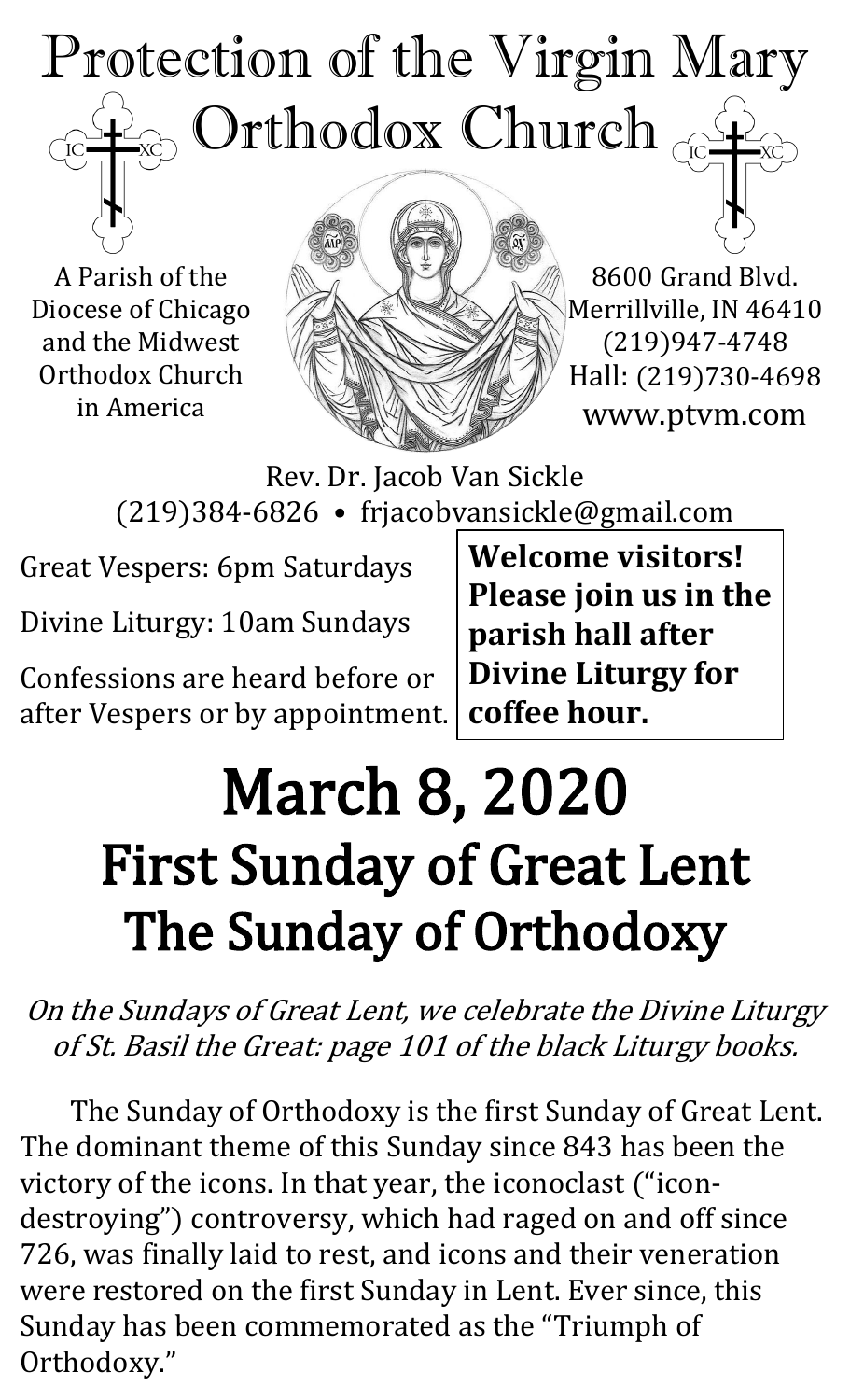The fathers of the Seventh Ecumenical Council explained the veneration of icons in the following way: "We define that the holy icons, whether in color, mosaic, or some other material, should be exhibited in the holy churches of God, on the sacred vessels and liturgical vestments, on the walls, furnishings, and in houses and along the roads, namely the icons of our Lord God and Savior Jesus Christ, that of our Lady the Theotokos, those of the venerable angels and those of all saintly people. Whenever these representations are contemplated, they will cause those who look at them to commemorate and love their prototype. We define also that they are objects of veneration and honor, but not of real worship, which is reserved for Him Who is the subject of our faith and is proper for the divine nature. The veneration accorded to an icon is in effect transmitted to the prototype; he who venerates the icon, venerates in it the reality for which it stands."

The use of icons, by its emphasis on the incarnation, points us to the basic Christian truth that the one whose death and resurrection we celebrate at Easter was none other than the Word of God who became human in Jesus Christ.

Before the Triumph of Orthodoxy, the first Sunday of Great Lent commemorated Moses, Aaron, Samuel, and the prophets. Traces of this more ancient observance can still be seen in the choice of the Epistle reading at the Liturgy and in the Alleluia verse appointed before the Gospel: "Moses and Aaron among His priests, and Samuel among them that call upon His Name."

## HYMNS OF THE DAY

#### Tone 5 – Resurrectional Troparion

Let us, the faithful, praise and worship the Word, co-eternal with the Father and the Spirit, born for our salvation from the Virgin; for He willed to be lifted up on the Cross in the flesh, to endure death, and to raise the dead// by His glorious Resurrection.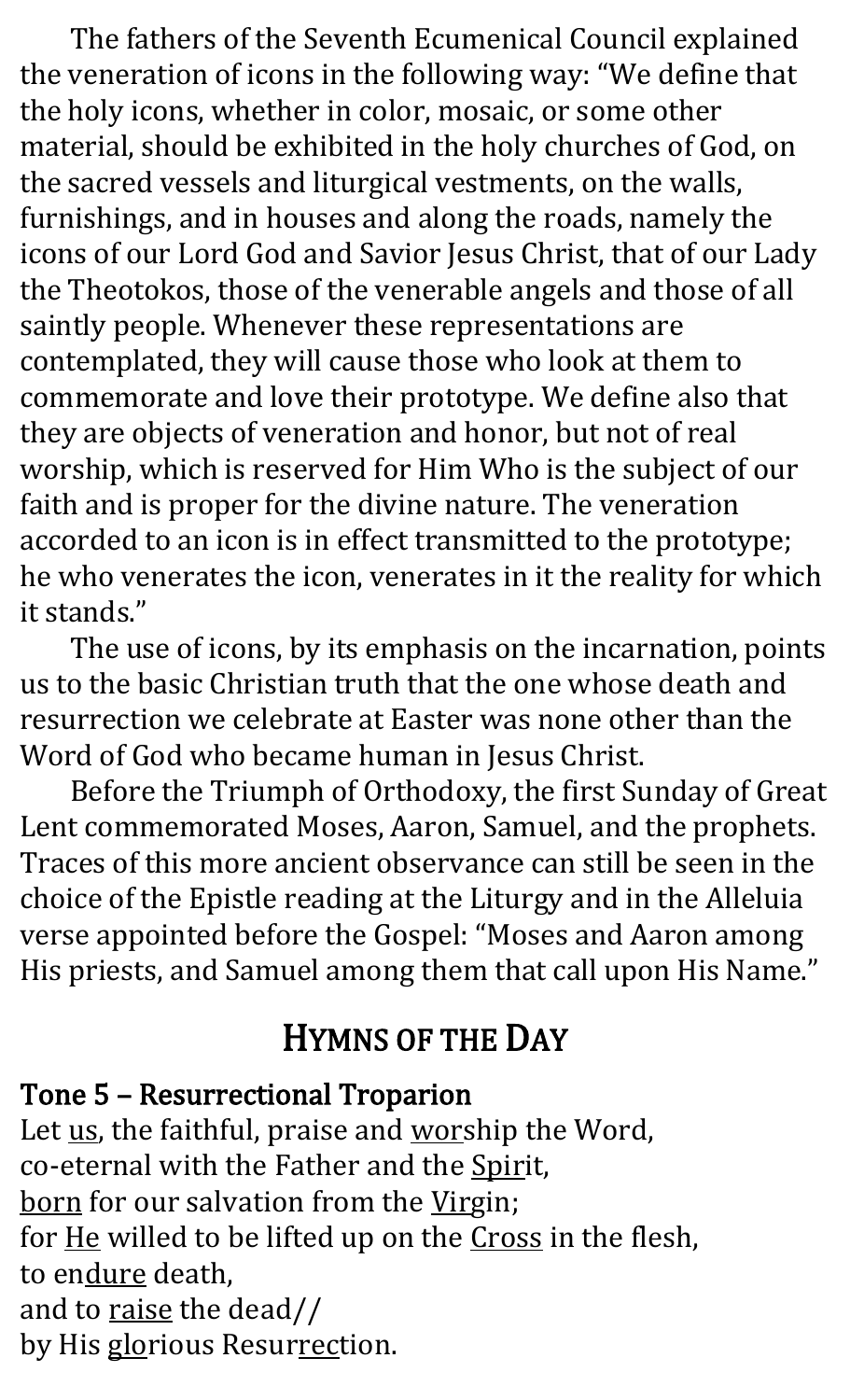#### Tone 2 – Troparion of Orthodoxy Sunday

We venerate Your most pure image, O Good One; and ask forgiveness of our transgressions, O Christ our God. Of Your own will You were pleased to ascend the cross in the flesh and deliver Your creatures from bondage to the Enemy. Therefore, with thankfulness we cry aloud to You: "You have filled all with joy, O our Savior,// by coming to save the world."

#### Tone 8 – Kontakion of Orthodoxy Sunday

No one could describe the Word of the Father;

- but when He took flesh from you, O Theotokos, He accepted to be described,
- and restored the **fallen image to its former state by uniting it** to divine beauty.//

We confess and proclaim our salvation in words and images.

## SCRIPTURE READINGS

# Tone 4 – Prokeimenon of our Holy Fathers (Daniel 3)

Blessed are You, O Lord God of our fathers, and praised and glorified is Your name forever!

#### Epistle: Hebrews 11.24-26, 11.32-12.2

Brethren: By faith Moses, when he came of age, refused to be called the son of Pharaoh's daughter. He chose to suffer affliction with the people of God rather than enjoy the passing pleasures of sin, considering the reproach of Christ greater riches than the treasures in Egypt; for he looked to the reward.

And what more shall I say? For time would fail me to tell of Gideon and Barak and Samson and Jephthah, also of David and Samuel and the prophets—who through faith subdued kingdoms, worked righteousness, obtained promises, stopped the mouths of lions, quenched the violence of fire, escaped the edge of the sword, out of weakness were made strong, became valiant in battle, turned to flight the armies of the aliens.

Women received their dead raised to life again. Others were tortured, not accepting release, that they might obtain a better resurrection. Still others had trial of mocking and scourging, yes, and of chains and imprisonment. They were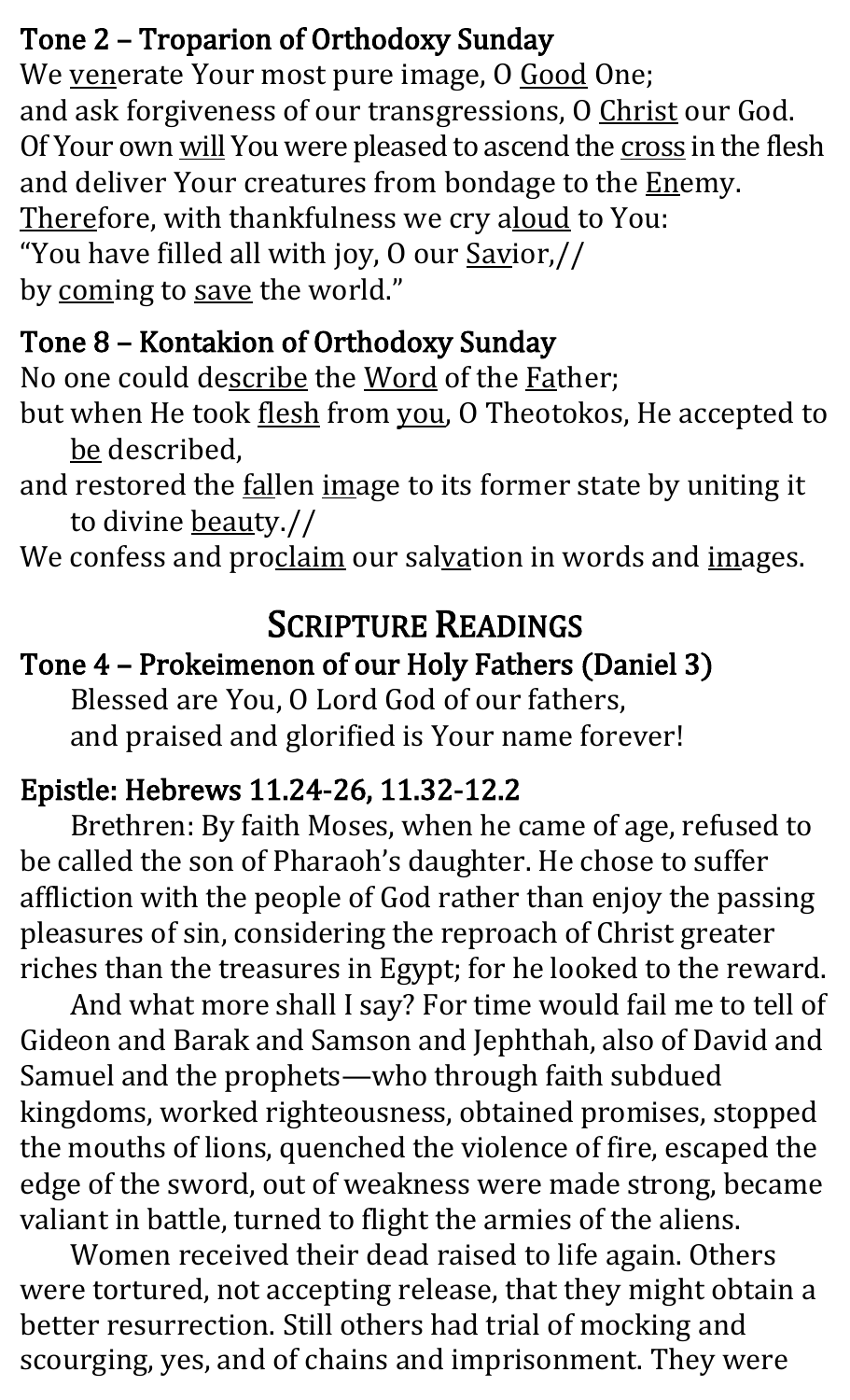stoned; they were sawn in two, were tempted, were slain with the sword. They wandered about in sheepskins and goatskins, being destitute, afflicted, tormented – of whom the world was not worthy. They wandered in deserts and mountains, in dens and caves of the earth.

And all these, having obtained a good testimony through faith, did not receive the promise, since God had provided something better for us, that they should not be made perfect apart from us. Therefore, since we are surrounded by so great a cloud of witnesses, let us also lay aside every weight, and the sin which so easily ensnares us, and let us run with endurance the race that is set before us, looking to Jesus—the author and finisher of our faith—who, for the joy that was set before Him, endured the cross, despising the shame, and has sat down at the right hand of the throne of God.

#### Gospel: John 1.43-51

At that time, Jesus wanted to go to Galilee, and He found Philip and said to him, "Follow Me."

Now Philip was from Bethsaida, the city of Andrew and Peter. Philip found Nathanael and said to him, "We have found the One Moses in the law, and also the prophets, wrote about – Jesus of Nazareth, the son of Joseph."

And Nathanael said to him, "Can anything good come out of Nazareth?"

Philip said to him, "Come and see."

Jesus saw Nathanael coming toward Him and said of him, "Behold, an Israelite indeed, in whom is no deceit!"

Nathanael said to Him, "How do You know me?"

Jesus answered and said to him, "Before Philip called you, when you were under the fig tree, I saw you."

Nathanael answered and said to Him, "Rabbi, You are the Son of God! You are the King of Israel!"

Jesus answered and said to him, "Because I said to you, 'I saw you under the fig tree,' do you believe? You will see greater things than these." And He said to him, "Most assuredly, I say to you, hereafter you shall see heaven open, and the angels of God ascending and descending upon the Son of Man."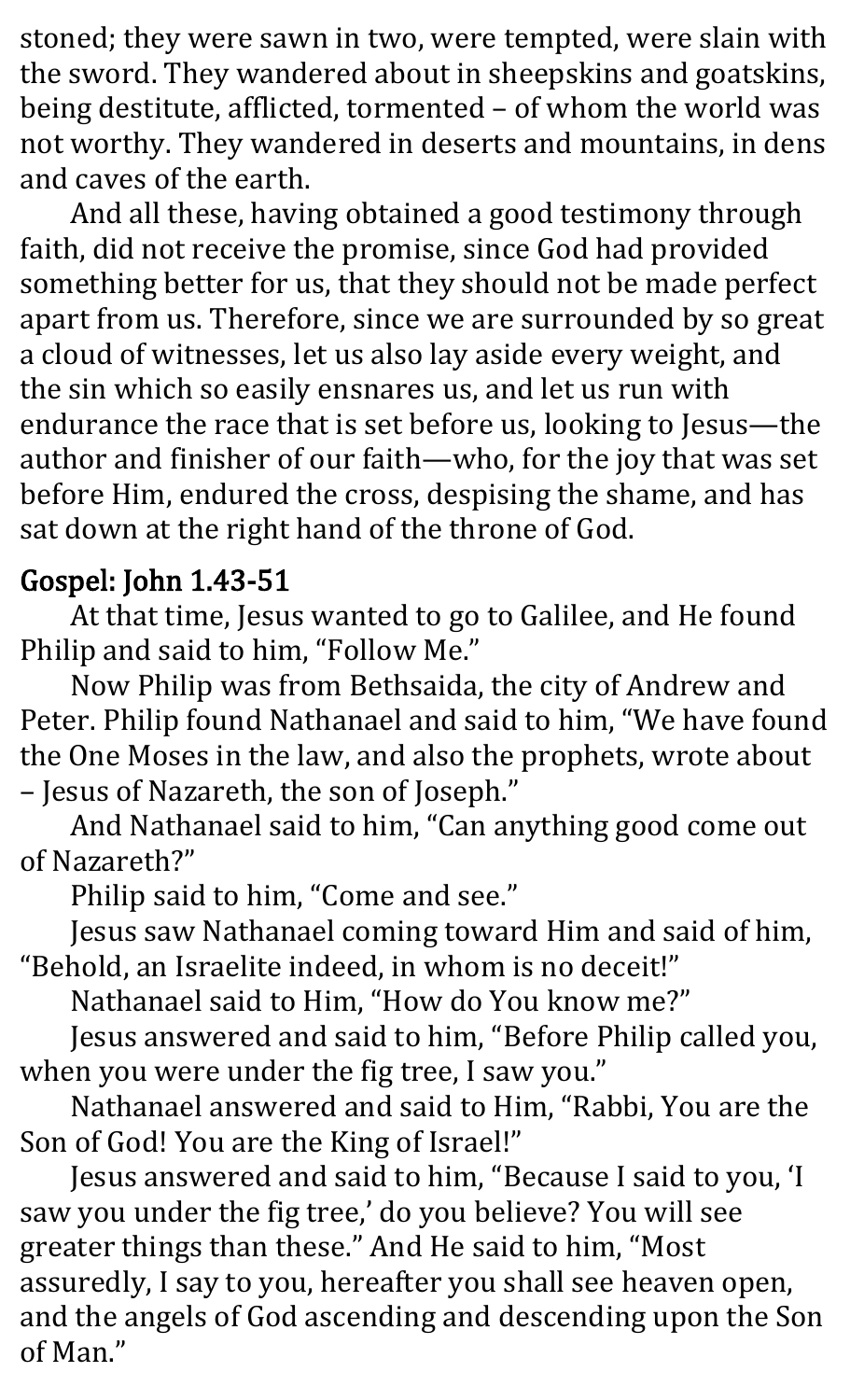#### WE REMEMBER IN PRAYER

Ev.Mem Fedor Ruznetsoff ('61) Dionisy Tyrlick ('70) John Pouh ('62)

Archpr. Spiro Tanaskoski ('95)

| <b>Health &amp; Salvation:</b> | Matthew         | Joanne         |
|--------------------------------|-----------------|----------------|
| Archpr. Peter                  | Gail            | Michael        |
| Pr. John                       | Maria           | Joseph         |
| Pr. Gregory                    | Stacy           | Kathleen       |
| Mat. Beverly                   | Jeramie         | Paul           |
| Pr. Christopher                | Olivia          | William        |
| Mat. Jennifer                  | Parker          | Frederick      |
| Andrew                         | <b>Barbara</b>  | Janet          |
| Gideon                         | Thomas          | Lea            |
| Dn. Nicholas                   | Jessica         | Hania          |
| Kevin                          | Eduardo         | James          |
| $\mathsf{lon}$                 | Christine       | Gerald         |
| Tanya                          | <b>Nicholas</b> | Miriana        |
| Jovan                          | Natalie         | Nadia          |
| Julia                          | <b>Barbara</b>  | Charlene       |
| Warren                         | Kristin         | Milka          |
| Carol                          | Linda           | Daniel         |
| Tom                            | Phyllis         | Russell        |
| Elizabeth                      | Kay             | <b>Brendan</b> |
| Tina                           | Fred            | Benjamin       |
| <b>Brittany</b>                | Larry           | William        |
| Jennifer                       | Rollie          | Kara           |
| Lennox                         | Joseph          | Nathan         |
| Laila                          | Mark            | Sharon         |
| Paula                          | Alexa           | Michael        |
| Melissa                        | Paula           | John           |
| Jonathan                       | James           |                |

\*If you know someone who needs prayer, please give their name to Fr Jacob

## ANNOUNCEMENTS

After the veneration of the cross, we will pray the 25<sup>th</sup> anniversary memorial for Fr. Spiro Tanaskoski.

Our church will host Sunday of Orthodoxy Vespers tonight at 5pm with a dinner to follow.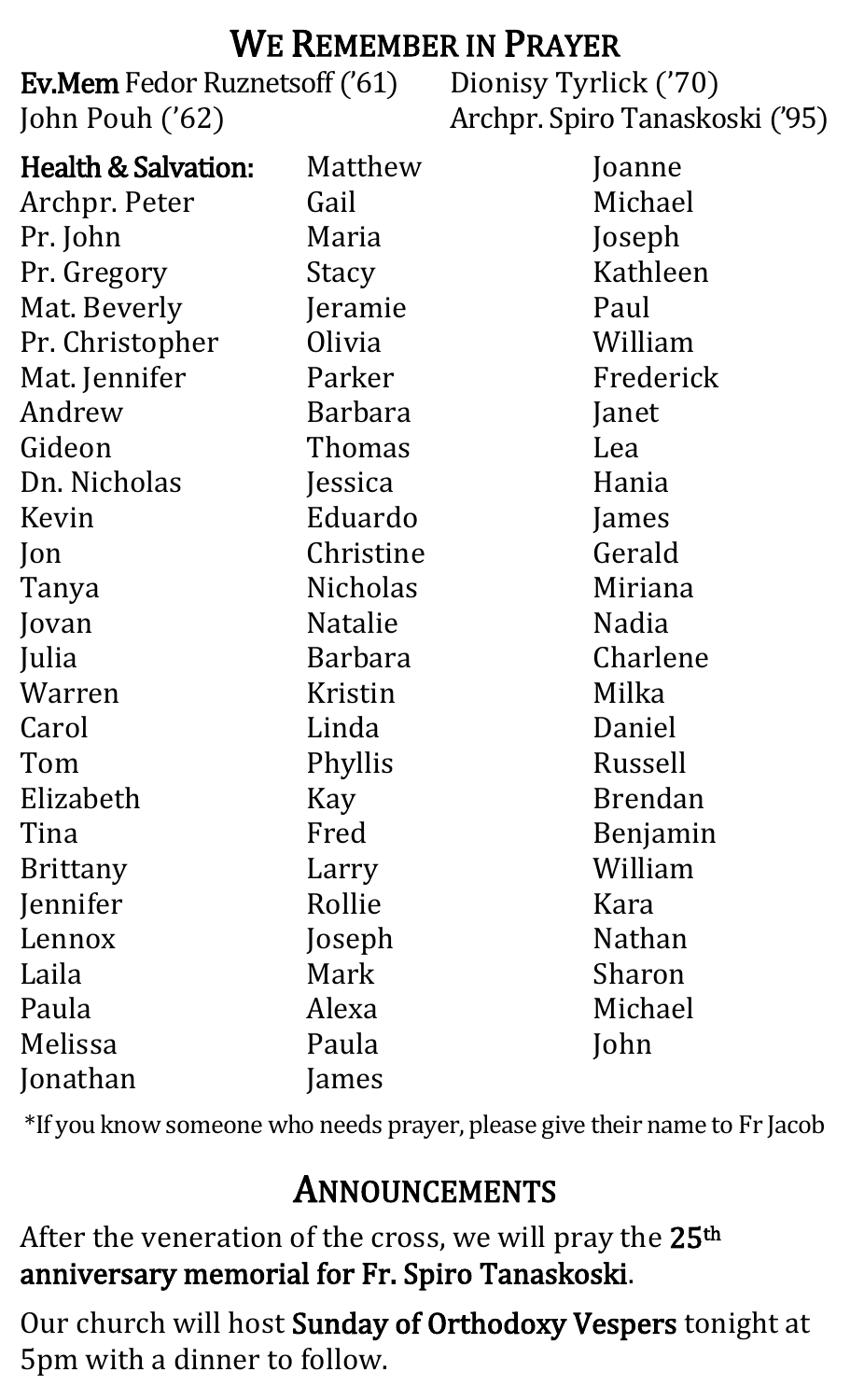The women's book group is reading The First Fruits of Prayer: A Forty-Day Journal through the Canon of St. Andrew, by Frederica Mathewes-Green. Lunch and discussion will follow the 10am Presanctified Liturgy on the last day of Lent: Friday, April 10 (Western Good Friday).

Our Spring fashion show "Tropical Paradise" will be Sunday, Mar 22 at Avalon Manor. Doors open at Noon with the Bake Sale. Luncheon is at 1:00 pm. Tickets are \$40.00 and NOT available at the door. This is our largest fundraiser of the year, so please be generous with basket donations (\$150.00 value), cash donations, checks (to PTVM Church), or Scrip to help defray the cost of the baskets that are raffled at the end of the show. Baskets and donations are due Sunday, Mar 1. Please see Elizabeth Pedersen, Sherry Mizamakoski, Rosemary Velasquez, or Nada Buczek for tickets and information.

In the month of March, the O-Club is collecting items for Easter Dinner Baskets for the Ross Township food pantry. We need the following: Canned vegetables, boxed potatoes (+gravy, if mashed), and cake icing.

The O-Club is also organizing a Lenten Soup Sale. Quart and pint-sized containers are available for pick-up during coffee hour. If you have a good Lenten soup recipe, please take a few containers and bring them back full next Sunday, March 15.

A new men's group will make sausage for a Paschal fundraiser. Order forms are in the narthex, and are due back Sunday, March 29. Please share with your friends and family! Sausage will be ready for pick-up April 10-12. Interested in helping out? See Sergei Ely.

#### Mark your calendars:

- Mar 10: Ladies' Sodality @ 10am
- Mar 11: Presanctified Liturgy @ 6pm, Lenten potluck after
- Mar 12: Faith Enrichment @ 10am
- Mar 13: Presanctified Liturgy @ 10am Descent of the Holy Ghost has service @ 6pm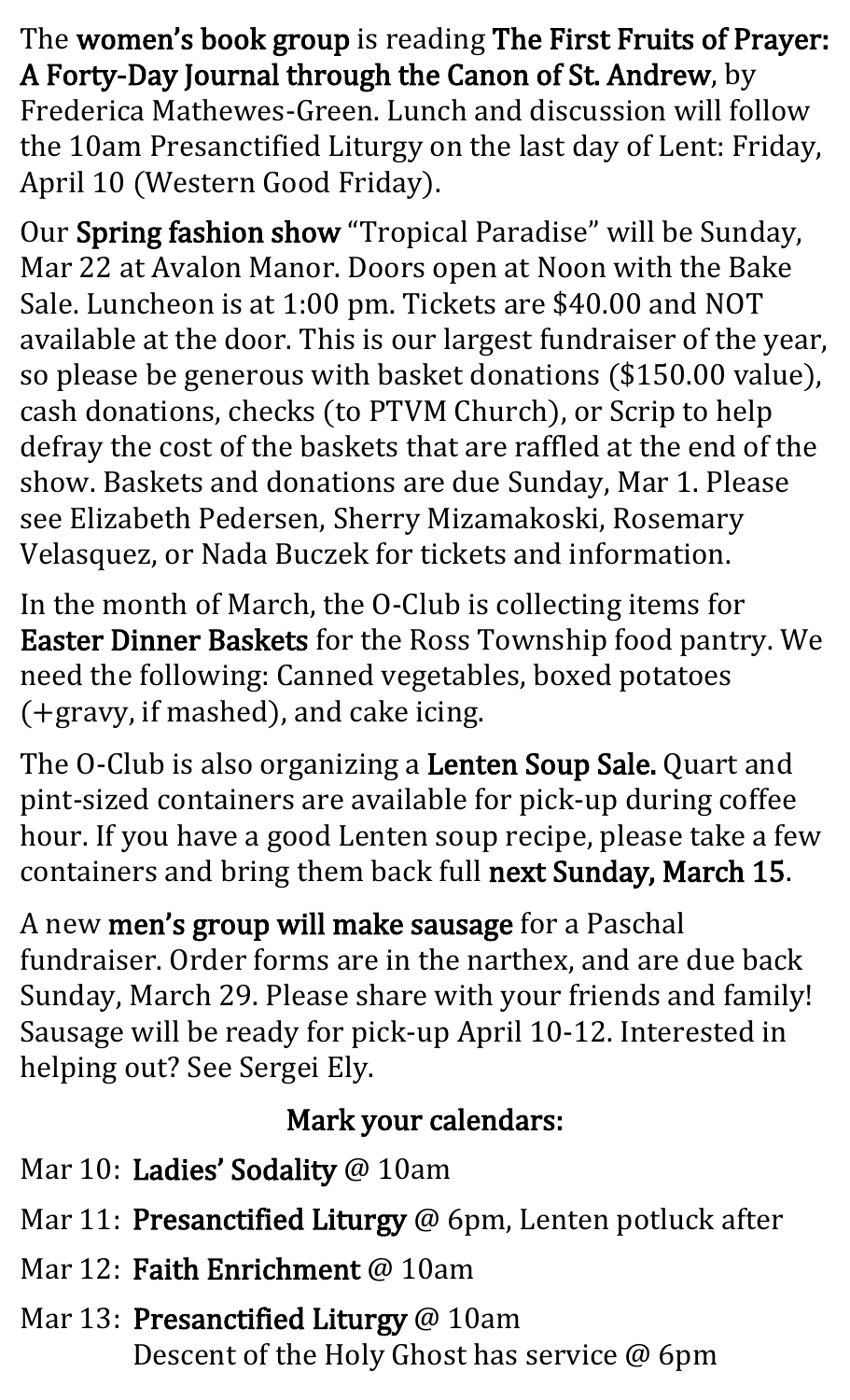Mar 15: Lenten Soup Sale after Divine Liturgy

Mar 22: Spring Fashion Show at Avalon Manor @ 1pm

Last week's offerings to the Lord: \$7,170

# The Lenten Message of His Beatitude, our Metropolitan Tikhon

To the Venerable Clergy, Monastics, and Pious Faithful of the Orthodox Church in America,

My beloved children in the Lord,

With an abundance of love, I greet you in the Name of the Lord as we begin the Holy Forty Days. We undertake this Lenten journey, not as some annual routine to look dour or lament the loss of foods or activities, but to renew our faith, refresh our lives, and become reoriented to our Lord, God, and Savior Jesus Christ.

The path of our journey is simple enough to discern: Christ encourages us to set aside our cares, place ourselves in service to our neighbor, and come to Him: "Take my yoke upon you and learn from me, for I am gentle and humble in heart, and you will find rest for your souls." (Matthew 11:29). When we have done this, with hearts humbled, but enlarged with love for him, our light will break forth like the dawn, as the Prophet says, and when we call out to the Lord, he will say to us, "Here I am (Isaiah 61:8-9)."

As with our whole life in Christ, this Lenten journey will not be without difficulties. Spiritual health is like physical health, requiring a paced effort, with love, patience, and forgiveness – for self and for others – allowing God to work within us, transforming us into the Body of Christ. The Church offers us the Great Fast as a period of sobriety, wherein we focus on an internal change of heart, bearing fruit in our external actions with those around us. Indeed, the promise of the Resurrection enables us to call brothers even those that